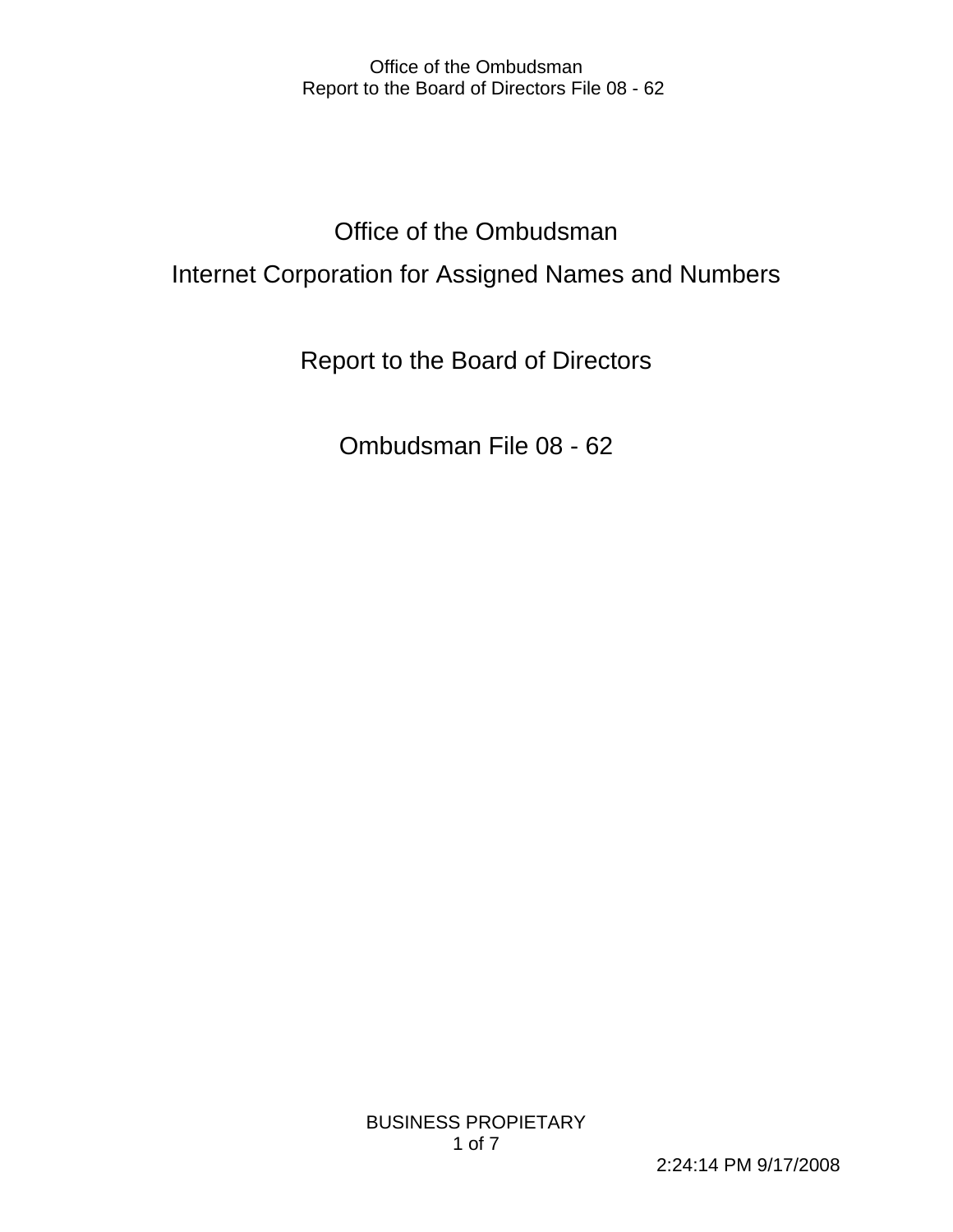From the ICANN Ombudsman Framework:

# **Confidentiality**

All matters brought before the Ombudsman shall be treated as confidential. The Ombudsman shall only make enquiries or advise staff and Board members at ICANN of the existence and identity of a complainant in order to further the resolution of the complaint. **ICANN staff and Board members** are to hold the existence of a complaint and the identity of a complaint as confidential, except to further the resolution of a complaint.

This report shall not be further released by any party receiving the report without the consent of the Office of the Ombudsman.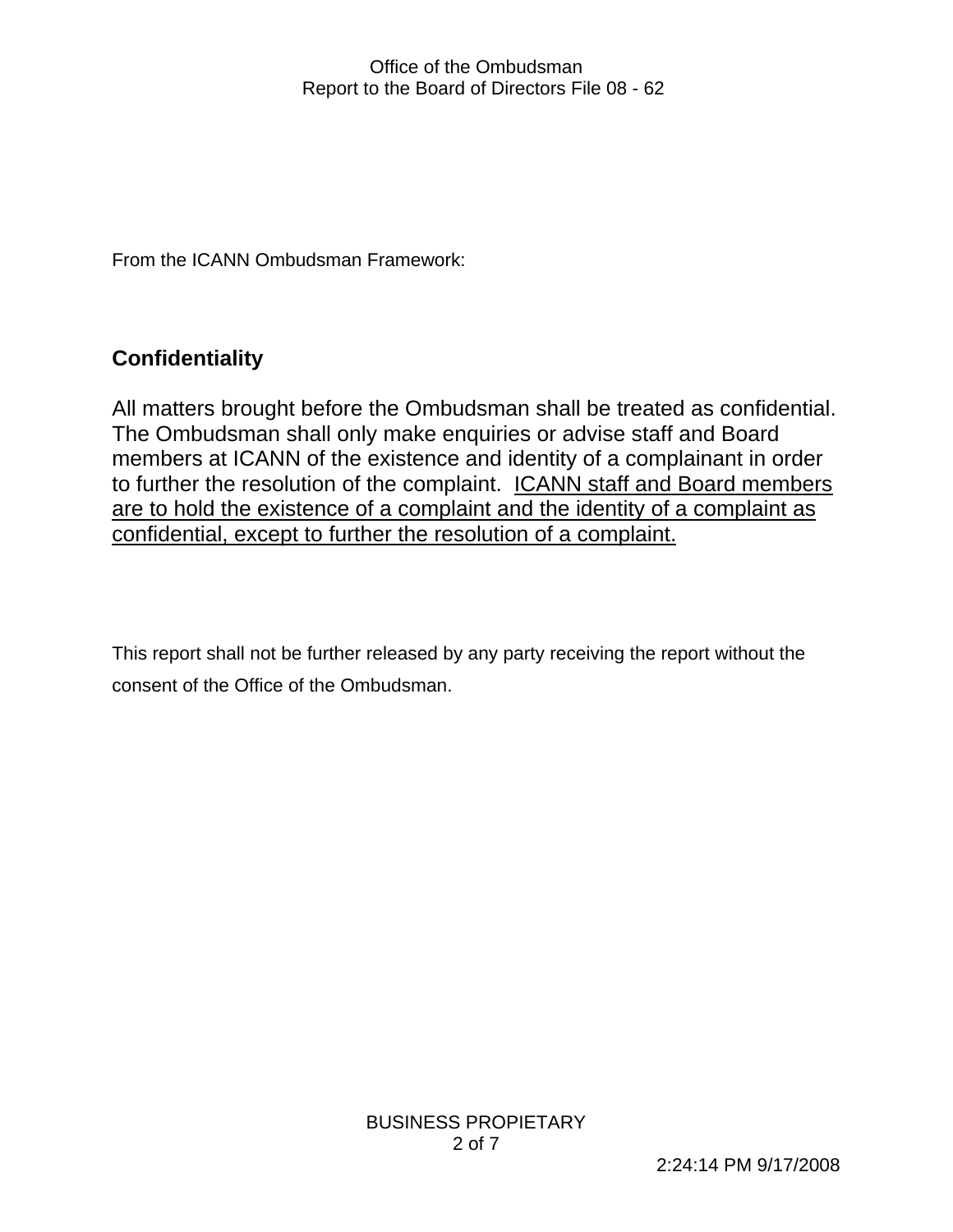#### Introduction

ICANN Bylaw V, Article 2 states:

"The Ombudsman shall serve as an objective advocate for fairness and shall seek to evaluate and where possible resolve complaints about unfair or inappropriate treatment by ICANN staff, the Board, or ICANN constituent bodies, clarifying the issues and using conflict resolution tools such a negotiation, facilitation, and "shuttle diplomacy" to achieve these results."

Article 4 of the Bylaw further states:

The Ombudsman shall be specifically authorized to make such reports to the Board as he or she deems appropriate with respect to any particular matter and its resolution or the inability to resolve it. Absent a determination by the Ombudsman, in his or her sole discretion, that it would be inappropriate, such reports shall be posted on the Website.

The Ombudsman Framework contains the following provisions:

The Ombudsman shall have the power to make recommendations to the Board of Directors with respect to matters arising from complaints reviewed by the Ombudsman. Where a recommendation has been made to the Board of Directors, the Board of Directors shall respond to the Ombudsman within 60 days following their next Board meeting following a recommendation with a response.

In this case, I have determined that while ICANN has acted in an administratively fair manner, that my review indicates there are recommendations to be made, pursuant to Bylaw V, Article 4, with respect to ICANN's administration. I have further determined that it is appropriate to post this report, as directed in the same Bylaw article.

> BUSINESS PROPIETARY 3 of 7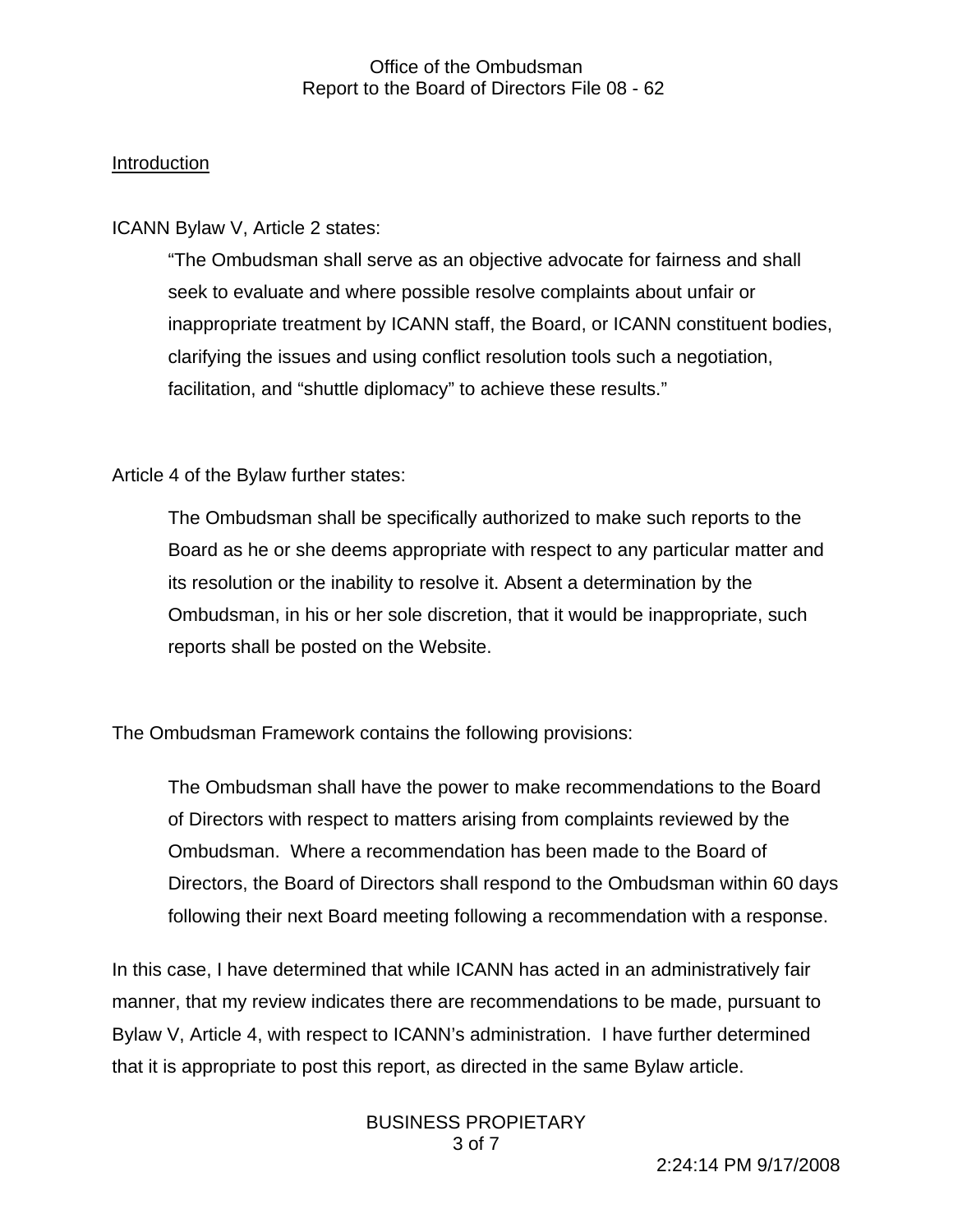# Scenario

A member of the ICANN community was appointed to membership of the governing council of one of ICANN's supporting organizations. The member attended an ICANN Meeting as a member of that council and as an officer of the supporting organization. The member's airfare, as I understand it, was paid for by the member's corporate entity, and the member's hotel costs were paid by a direct billing by ICANN following the conference. The member has requested a reimbursement of out of pocket expenses related to the ICANN Meeting.

Some three months following the ICANN meeting, the member submitted an expense claim in the amount of \$242.62 USD for meals and incidental expenses. ICANN determined that the member had been present at the meeting location but had not either attended nor cast a ballot at any supporting organization council meetings. This fact is supported by a review of the transcripts and voting records of the several council meetings undertaken by ICANN Staff. There is no evidence before me that the member was incapacitated due to illness during the time of the meeting.

The senior ICANN staff officer responsible for the supporting organization refused payment of the expenses. The staff officer stated, "ICANN reimburses…for reasonable and appropriate expenses…while fulfilling duties as council members. Our records indicate that you did not participate…Therefore, your expenses are not eligible for reimbursement.

# Systemic Issues

In general, a decision maker owes a duty of natural justice and administrative fairness to a person or entity over whose affairs they may make a decision. In general terms, for a decision maker to fairly decide a matter they must diligently accumulate the full set of facts, and weigh all of these. In this case, while the decision maker has done a thorough review of documentary evidence I would have felt it appropriate for the

> BUSINESS PROPIETARY 4 of 7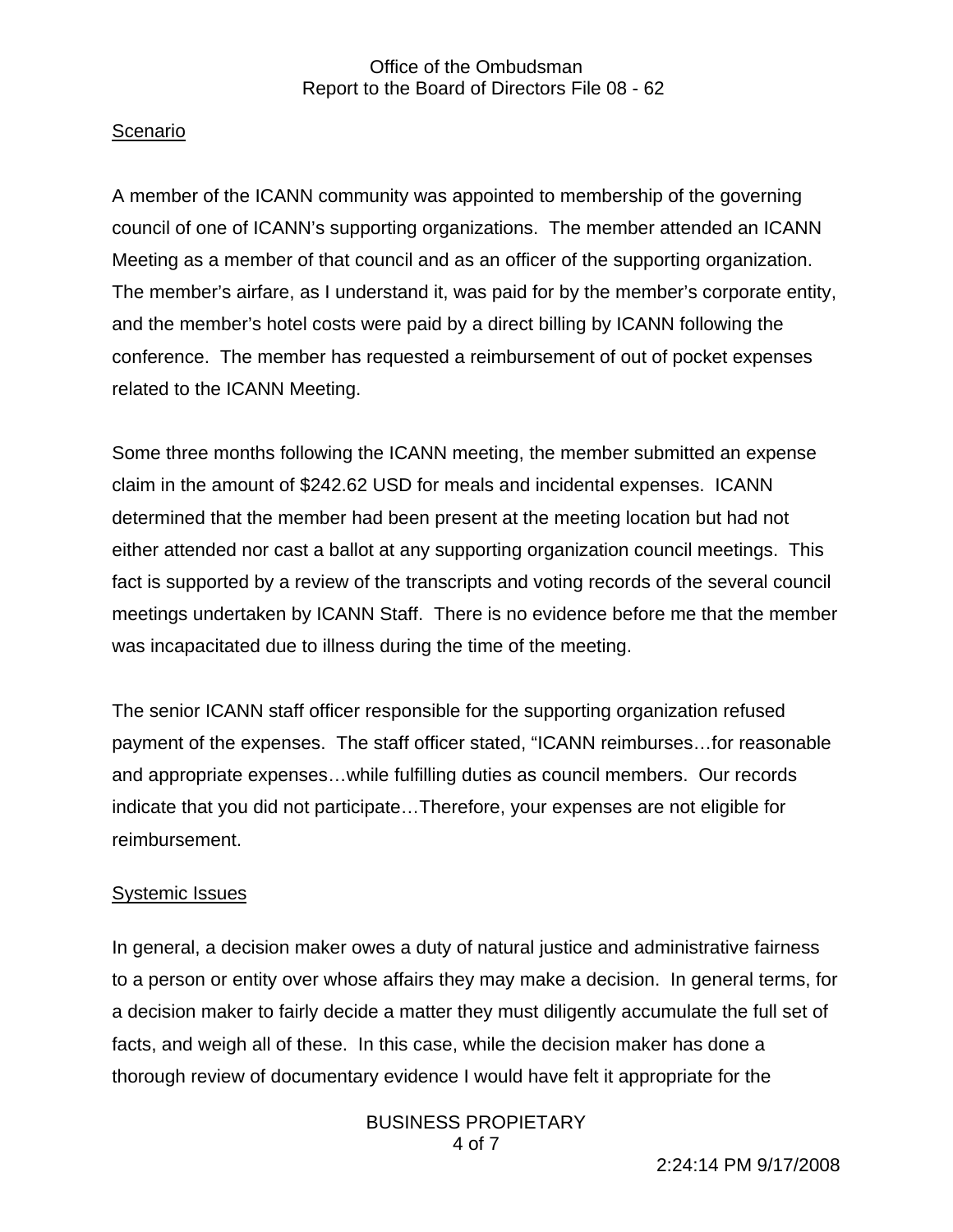member to have been asked for an explanation of the absences and failure to discharge duties. However, I am satisfied that sufficient anecdotal evidence exists to determine that the member was in good health, and was able to attend various meeting related social events, and other meetings.

I note that while the ICANN Board of Directors recently instituted a Code of Conduct (http://www.icann.org/en/committees/board-governance/bod-proposed-code-of-conduct-15jul08.pdf) that a similar code of conduct or responsibility does not exist for the councilors, directors, officers, or governing committees of the various supporting organizations. I also note that ICANN does not have a policy with respect to the timely submission of expense claims for community members traveling on ICANN business, such as ICANN meetings.

# General Comments

In this investigation I have taken the further step of requesting a legal opinion from independent counsel. My request for an independent legal opinion was to determine if there is a generally accepted theory or practice in commercial or business law which imposes a duty on the directors to attend meetings for which they seek reimbursement. I concur with the legal opinion provided by independent counsel, which states:

The directors and officers of an organization are under an obligation to be diligent, to act in good faith, to act honestly, loyally, and to avoid conflicts.

This is not a situation where a member has made or sought a profit while being a director or officer of an organization. Therefore the subject of a conflict is not applicable.

This is not a situation where a member incurs a liability while carrying out their duties and is seeking an indemnity of expenses for acts committed within the scope of being a Member.

> BUSINESS PROPIETARY 5 of 7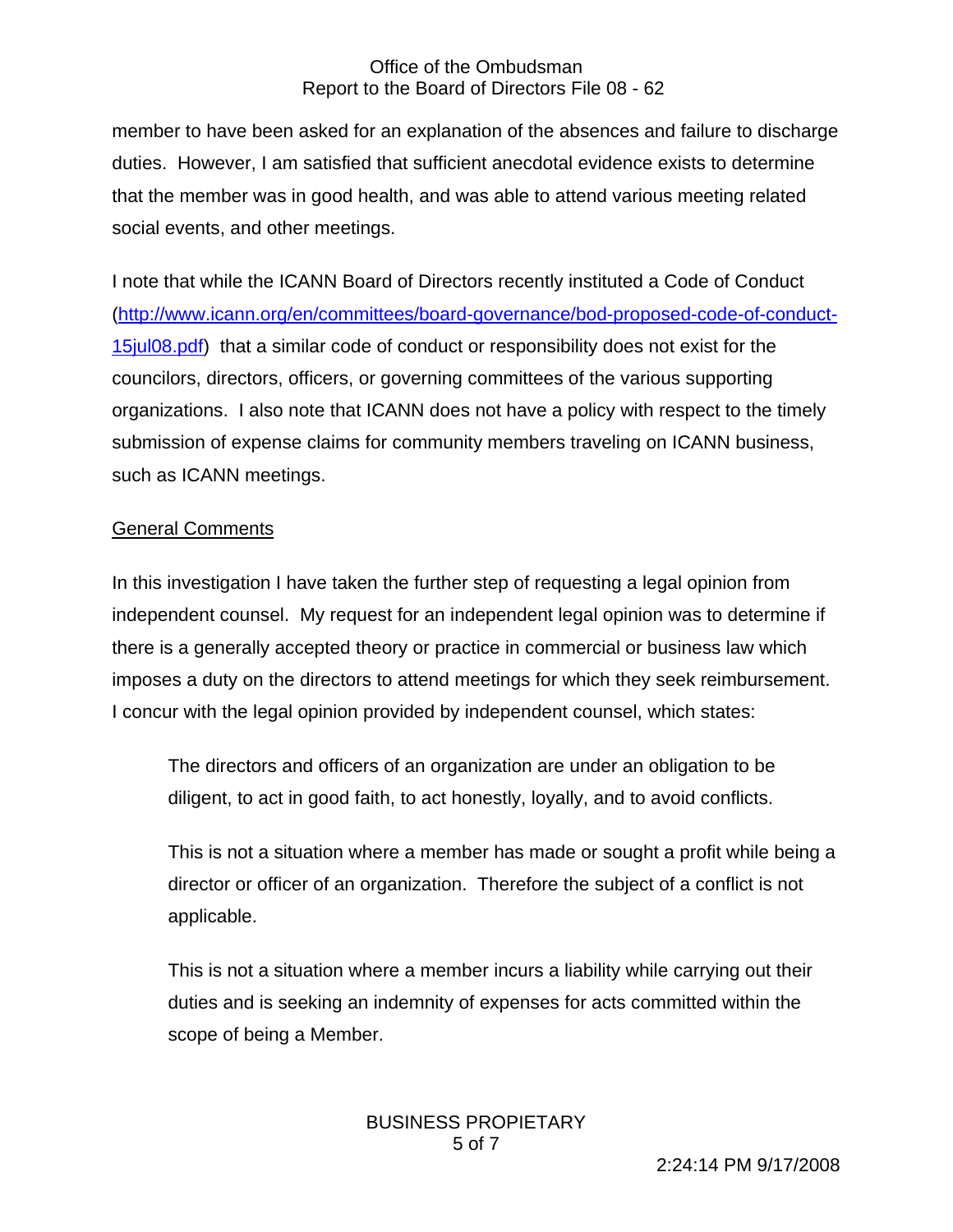Here the question is failure to carry out specific duties as a Member. It has been stated by one authority:

"The directors and officers owe a duty of diligence to the corporation. They should attend meetings and be prepared for the business at hand. Attendance and preparation are particularly important because most of the decisions that affect charitable and not-for-profit organizations must be undertaken at meetings, and the responsibility for making decisions rests with the directors, more so than in business corporations. In business corporations, much of the decision making is left to management of the corporation, and implemented by employees; boards of charitable and notfor-profit organizations are usually substantially more involved with the operations of the organization."

"The duty of diligence involves participating in decision making."

In the realm of ordinary commercial law reimbursement for expenses is recognized provided that such expenses are "…for money properly advanced or expenses necessarily incurred on behalf of the corporation" or such expenses "…were reasonable and redounded to the benefit of the corporation."

Such attendance by directors or officers is widely recognized as a crucial aspect in a not-for-profit corporation.

I have reviewed the transcripts and voting records for the supporting organization at the ICANN meeting and can find no evidence that the member attended or participated. I have no evidence before me that the member's absence from duty was related to illness, and in fact recall seeing the member in good health at social events.

# **Conclusion**

BUSINESS PROPIETARY 6 of 7 I conclude that ICANN was not administratively unfair by rejecting the expense claim. The member should be advised that further review of the ICANN staff member's

2:24:14 PM 9/17/2008